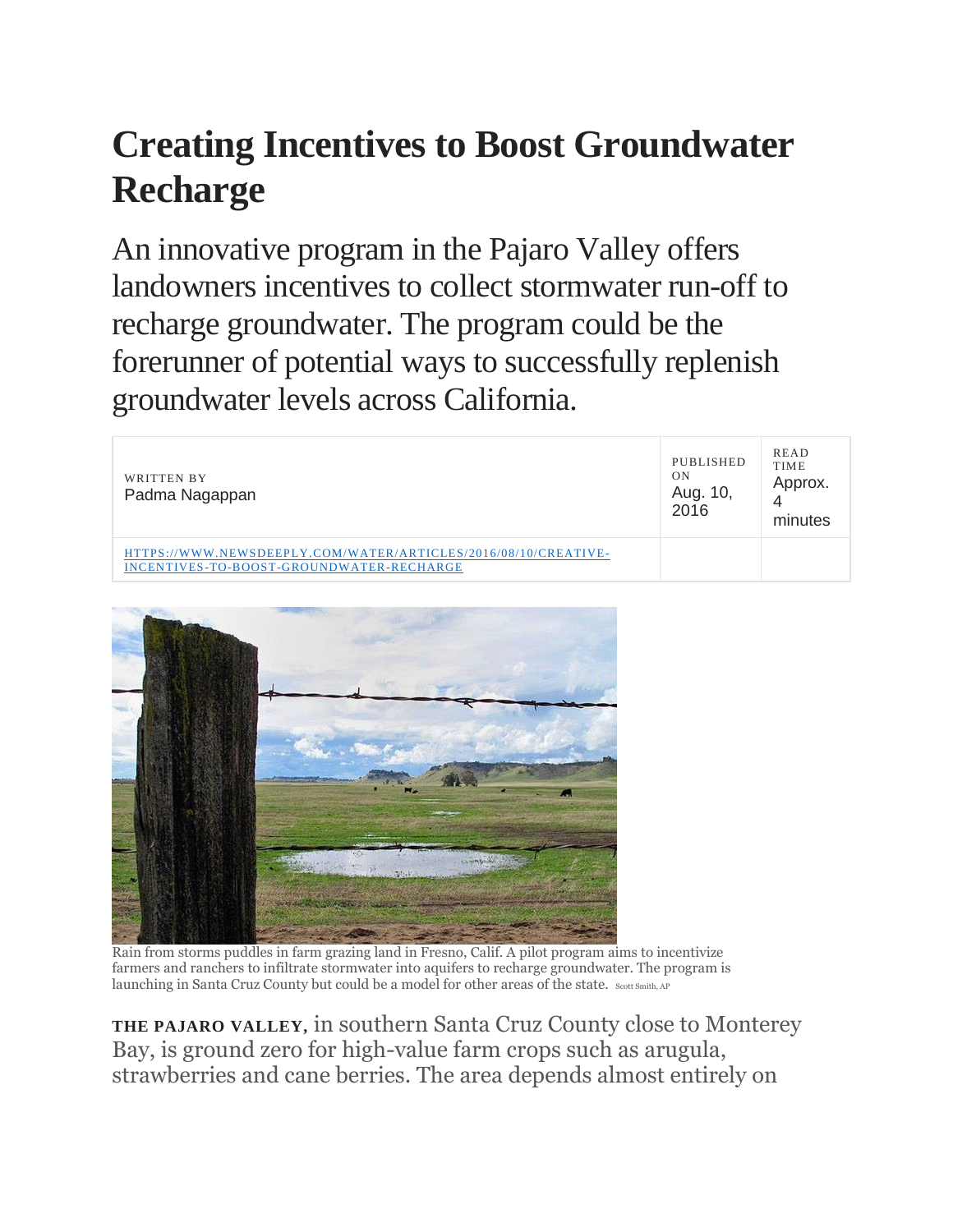groundwater and is not connected to any intrastate transfers, so it has to rely only on local water resources.

The valley's farms, residents and commercial businesses draw about 56,000 acre-feet (69 million cubic meters) of water each year, and 98 percent of it comes from the groundwater basin, with the balance from surface water and recycled water. This means that during dry years, the basin is overdrawn and vulnerable to seawater intrusion. To try and manage the problem, the [Pajaro Valley \(P.V.\) Water Management](http://pvwater.org/)  [Agency](http://pvwater.org/) was created in 1984 and focuses on three techniques – conservation, recycling and managed recharge – with the aim of reducing the groundwater deficit by about 12,000 acre-feet (15 million cubic meters) each year, so the basin comes back into balance.

To help improve groundwater recharge, a hydrogeologist with the University of California, Santa Cruz (UCSC) has proposed an innovative plan that gives landowners rebates for collecting stormwater run-off to recharge groundwater.

## **Get Paid to Collect and Infiltrate**



On Jan. 5, 2016, a white egret finds refuge on the vegetation growing inside the Los Angeles River after torrential rains. A new program in Santa Cruz County plans to offer incentives to landowners to help infiltrate stormwater to recharge depleted groundwater aquifers. (Damian Dovarganes, AP)

Andrew Fisher proposed a five-year pilot program, Recharge Net Metering, which will create financial incentives in the range of \$9,500 to \$11,750 a year for landowners to put into the ground at least 100 acre-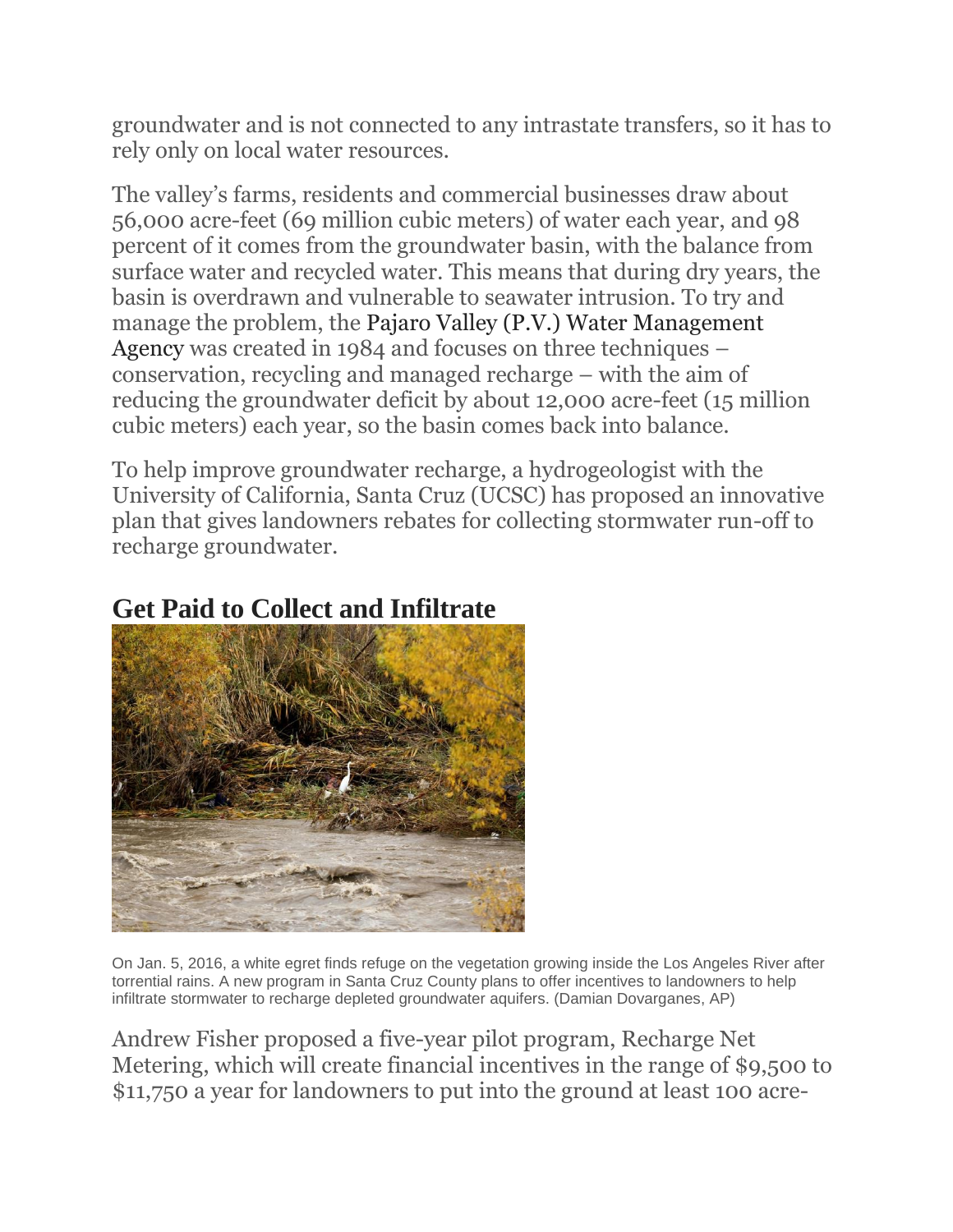feet (120,000 cubic meters) of the stormwater that currently flows from hills, roads and fields during large rainstorms, helping to replenish aquifers.

The pilot program is slated to begin this October, and will be a partnership between P.V. Water, UCSC staff and the Resource Conservation District of Santa Cruz County (RCD).

"We're going to identify 8 to 10 project sites where we can put in at least 100 acre-feet of water or more each year," Fisher said. "We hope to do this in one or two sites a year, then keep adding more sites each year. Each site is highly variable, so it will have a different method that works."

Farms use about 85 percent of the water in the valley, and the larger ranches will be the ones that can best capture the considerable amounts of run-off generated during the rainy season when there are intense storms, and percolate it into the ground instead of allowing it to run off into the ocean.

## **The Rebate Math**

To calculate the rebate, the partners arrived at a formula wherein landowners get 50 percent of the unit water cost charged by P.V. Water to customers as an augmentation fee for pumping water from wells. The rebate will be deducted from water fees for the following year. They chose 50 percent of the cost for rebate calculation because not all water that infiltrates becomes recharge, and not all recharge is recoverable.

"We will measure the inflows for each project and then subtract the infiltration that would have occurred on that land without the project. The rebate provides an incentive for landowners to keep projects working so that they can receive rebates year after year," Fisher said.

The pilot program can be extended, depending on the results of the first five years. Under the terms of the agreement, UCSC and RCD will act as third-party certification for the recharge net metering, helping to identify and screen potential project sites, raise funds for installation, participate in system designs, obtain permits, develop monitoring plans, collect data and samples and prepare annual reports on the operations.